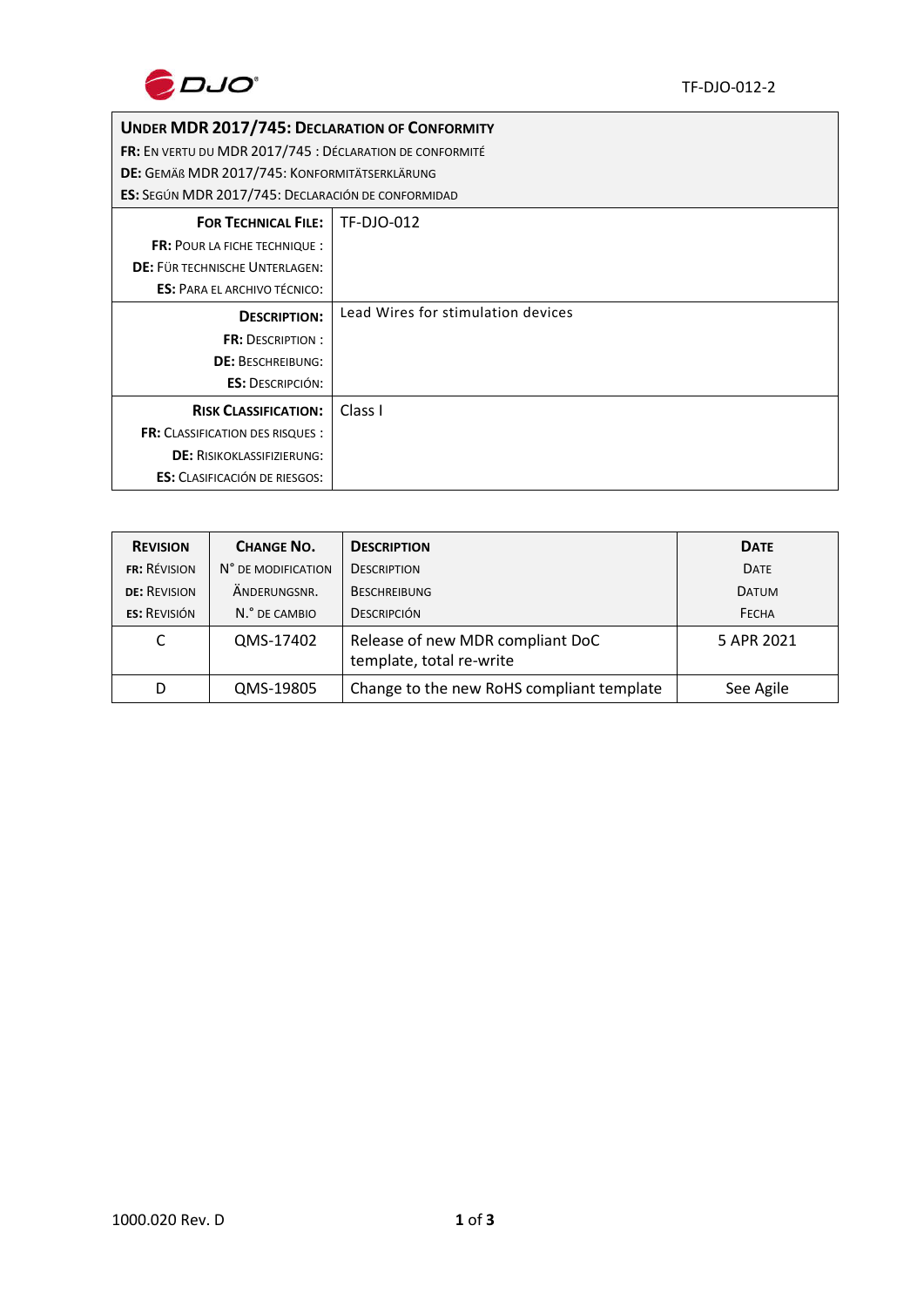

| <b>DECLARATION OF CONFORMITY</b>                                               |                                                                          |  |  |  |
|--------------------------------------------------------------------------------|--------------------------------------------------------------------------|--|--|--|
| FR: DÉCLARATION DE CONFORMITÉ                                                  |                                                                          |  |  |  |
| <b>DE: KONFORMITÄTSERKLÄRUNG</b>                                               |                                                                          |  |  |  |
| <b>ES: DECLARACIÓN DE CONFORMIDAD</b>                                          |                                                                          |  |  |  |
| <b>MANUFACTURER</b>                                                            | DJO, LLC                                                                 |  |  |  |
| <b>FR: FABRICANT</b>                                                           | 1430 Decision Street                                                     |  |  |  |
| <b>DE: HERSTELLER</b>                                                          | Vista, CA 92081-8553 U.S.A.                                              |  |  |  |
| <b>ES: FABRICANTE</b>                                                          |                                                                          |  |  |  |
| <b>EU AUTHORIZED REPRESENTATIVE</b>                                            | <b>MDSS GmbH</b>                                                         |  |  |  |
| FR: REPRÉSENTANT AGRÉÉ POUR L'UNION EUROPÉENNE                                 | Schiffgraben 41                                                          |  |  |  |
| <b>DE: AUTORISIERTER VERTRETER IN DER EU</b>                                   | 30175 Hannover<br>Germany                                                |  |  |  |
| <b>ES: REPRESENTANTE AUTORIZADO EN LA UE</b>                                   |                                                                          |  |  |  |
| <b>PRODUCT</b>                                                                 | Cutaneous Electrodes: Dura-Stick, Dura-Stick                             |  |  |  |
| <b>FR: PRODUIT</b>                                                             | Premium, Dura-Stick Plus, Performance, Flextone, and<br>Belt electrodes. |  |  |  |
| <b>DE: PRODUKT</b>                                                             |                                                                          |  |  |  |
| <b>ES: PRODUCTO</b>                                                            |                                                                          |  |  |  |
| <b>PART NUMBER LIST</b>                                                        | TF-DJO-012-Master-Data                                                   |  |  |  |
| FR: LISTE DE RÉFÉRENCES                                                        |                                                                          |  |  |  |
| <b>DE: LISTE DER TEILENUMMERN</b>                                              |                                                                          |  |  |  |
| <b>ES:</b> LISTA DE NÚMEROS DE PIEZAS                                          |                                                                          |  |  |  |
| <b>MDR RISK CLASSIFICATION</b>                                                 | Class I                                                                  |  |  |  |
| FR: CLASSIFICATION DES RISQUES DU RÈGLEMENT MDR                                |                                                                          |  |  |  |
| <b>DE: MDR-RISIKOKLASSIFIZIERUNG</b>                                           |                                                                          |  |  |  |
| <b>ES:</b> CLASIFICACIÓN DE RIESGOS DEL INFORME DE DISPOSITIVO<br>MÉDICO (MDR) |                                                                          |  |  |  |
| <b>RED CLASSIFICATION</b>                                                      | N/A                                                                      |  |  |  |
| <b>FR: CLASSIFICATION RED</b>                                                  |                                                                          |  |  |  |
| <b>DE: RED-KLASSIFIZIERUNG</b>                                                 |                                                                          |  |  |  |
| <b>ES:</b> CLASIFICACIÓN ROJA                                                  |                                                                          |  |  |  |
| <b>CONFORMITY ASSESSMENT ROUTE</b>                                             | Annex IX                                                                 |  |  |  |
| FR: VOIE D'ÉVALUATION DE LA CONFORMITÉ                                         |                                                                          |  |  |  |
| <b>DE: WEG DER KONFORMITÄTSBEWERTUNG</b>                                       |                                                                          |  |  |  |
| ES: RUTA DE EVALUACIÓN DE CONFORMIDAD                                          |                                                                          |  |  |  |
| GMDN(s)                                                                        | 35751                                                                    |  |  |  |
|                                                                                |                                                                          |  |  |  |
| <b>UMDNS</b>                                                                   | 16-315                                                                   |  |  |  |
| <b>BASIC UDI-DI</b>                                                            | See Master Data                                                          |  |  |  |
| <b>SRN</b>                                                                     | <b>NK</b>                                                                |  |  |  |